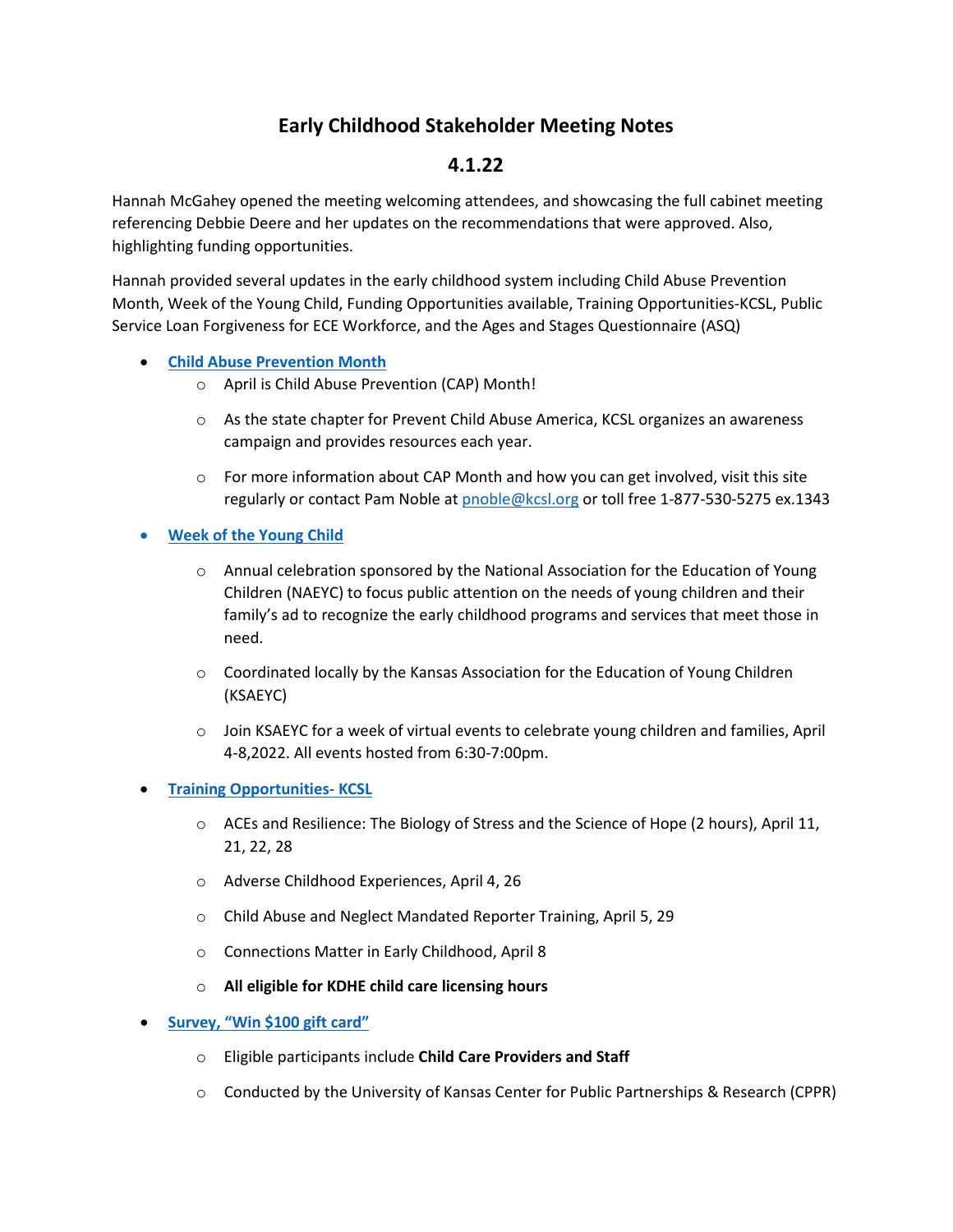$\circ$  Survey responses will help the All in for Kansas Kids team explore creative approaches to workforce and financial stability, planning for and transitioning to retirement, and capacity to serve children and families in Kansas.

### • **[Public Service Loan Forgiveness](https://acf-hhs-gov.zoomgov.com/webinar/register/WN_LJbYrB-oTTmZg0328YNcAw)**

- $\circ$  Webinar opportunity, benefit to anyone in the ECE workforce with federal student loans
- o Overview of the Limited Public Service Loan Forgiveness Waiver
- $\circ$  How to qualify and apply for loan forgiveness, access resources and technical assistance available
- o Hear responses to FAG from ECE field
- **Sustainability Grants- Round 3**
	- o Applicants accepted on a rolling basis until November 30, 2022
	- o Family/Group Child Care homes: \$1,800 per month (up to 9 months
	- o Other settings by capacity
		- Licensed capacity 24 or less: \$3,600 per month
		- Licensed capacity between 25-99: \$9,000 per month
		- Licensed capacity 100+ children: \$18,000 per month
		- **Maximum 9 months for all categories**

#### **Mini Grant Opportunity**

- o Awarded by the Kansas Breastfeeding Coalition (KBC)
- o Mini-grants of \$2,000 for eligible breastfeeding coalitions to fund activities that improve breastfeeding rates
- o Proposals must be submitted by 5pm on April 4, 2022

Debbie Deere, from KCCTF, highlights the Recommendation Panel Updates.

- **Designated Early Childhood Advisory Council**
	- o The Kansas Early Childhood Recommendations Panel is an **advisory group** to the Kansas Children's Cabinet and Trust Fund to assist in the Cabinet's role as the Kansas Early Childhood Advisory Council
	- o [Meeting materials/recordings/roles-norms-procedures documents](https://kschildrenscabinet.org/wp-content/uploads/2021/01/2021.01-Kansas-Early-Childhood-Recommendations-Panel-Role-Norms-and-Procedures.pdf)
		- **2022-2023 membership applications will be accepted from April 1 May 1, 2022 on the Children's Cabinet website**
	- o Contact Debbie Deere, [ddeere@ksde.org](mailto:ddeere@ksde.org) for more information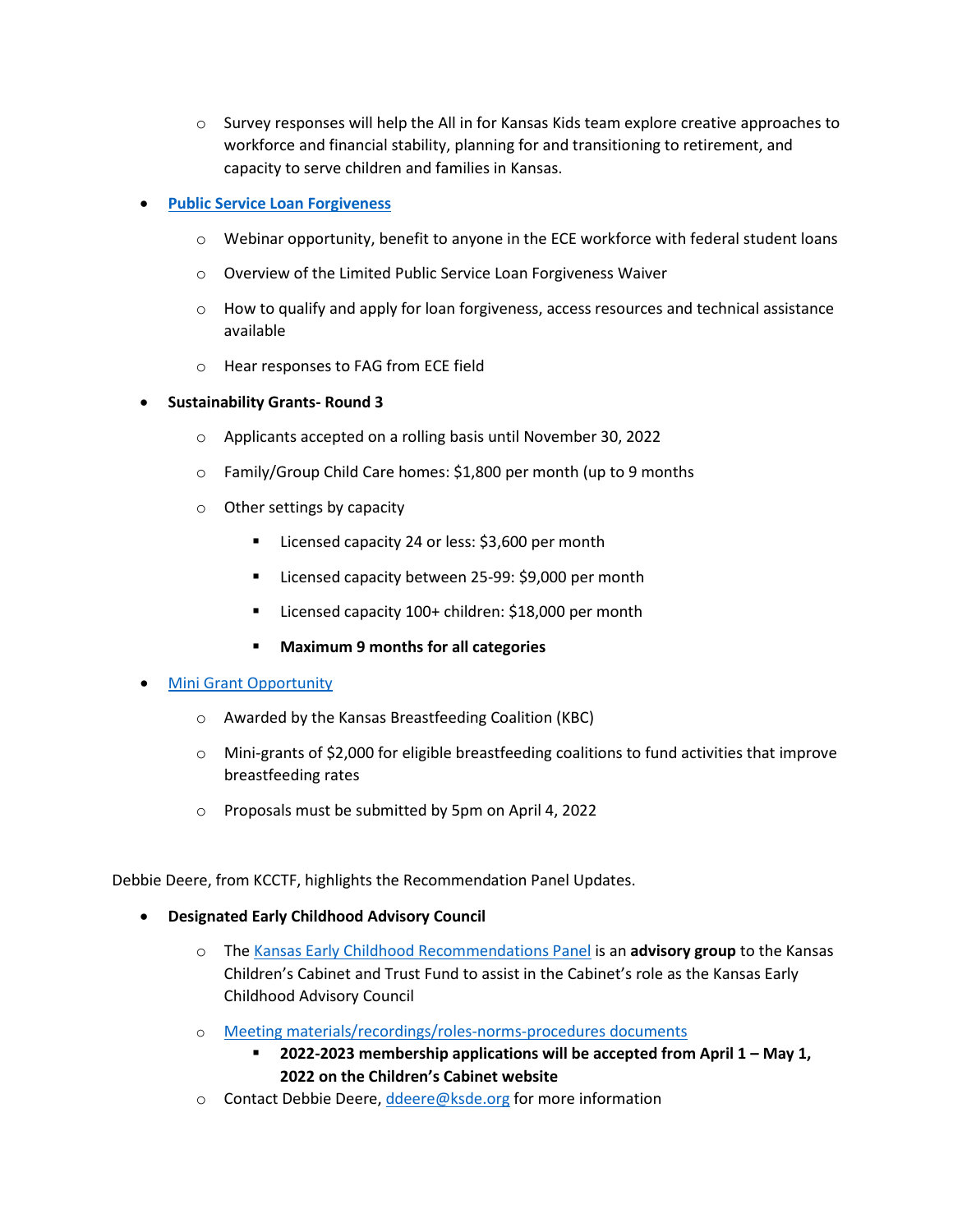- o [Recommendations Panel application link](https://kschildrenscabinet.org/apply-for-the-early-childhood-recommendations-panel)
- o **Panel Application Process**
	- Any Kansan interested in applying is welcome to apply
	- All applications will be reviewed, and membership recommendations will be presented to the Children's Cabinet for approval at the June 3, 2022 meeting
	- The membership year will extend from July 1, 2022 June 30, 2023

#### o **2021 – 2022 Panel Demographics**

- **EXECUTE:** Current Panel members represent:
	- o State agencies serving families & children in Kansas (DCF, KDHE, KSDE)
	- o Center-Based & family home childcare providers
	- o Local School district and higher education institutions
	- o Kansas Head Start
	- o Organizations that provide early childhood services, education, and training
	- o Community Leaders, Parents of young children currently receiving early childhood services in Kansas
- All applications will be reviewed, and membership recommendations will be presented to the Children's Cabinet for approval at the June 3, 2022 meeting
- The membership year will extend from July 1, 2022 June 30, 2023

Debbie Deere, ask any of the panel member to come off mute and share their experience on serving on the panel and how it has impacted their work.

Jennifer Adhima, shares that she has been a member of the panel for 2 years and has really enjoyed getting to know colleagues from across the state. Working towards a common goal together and watching the cabinet meeting and seeing the workgroup recommendation go to the Children's cabinet for consideration.

Crystal Henry, shares that this is her first year on the panel and that there are so many areas of her life that intersect with this work. She is encouraged by the work of the panel and the work across that state that will help her children but also being apart of that work is really meaningful.

Audra Kenneson, shares that she was presently surprised that there was a lot of work being done with very minimal efforts on the members part and what she means by that is, we went to meetings, shared thoughts and time on deep conversations. The staff from KCCTF and KU was very helpful. She felt like she had a lot of product and that everything was well organized.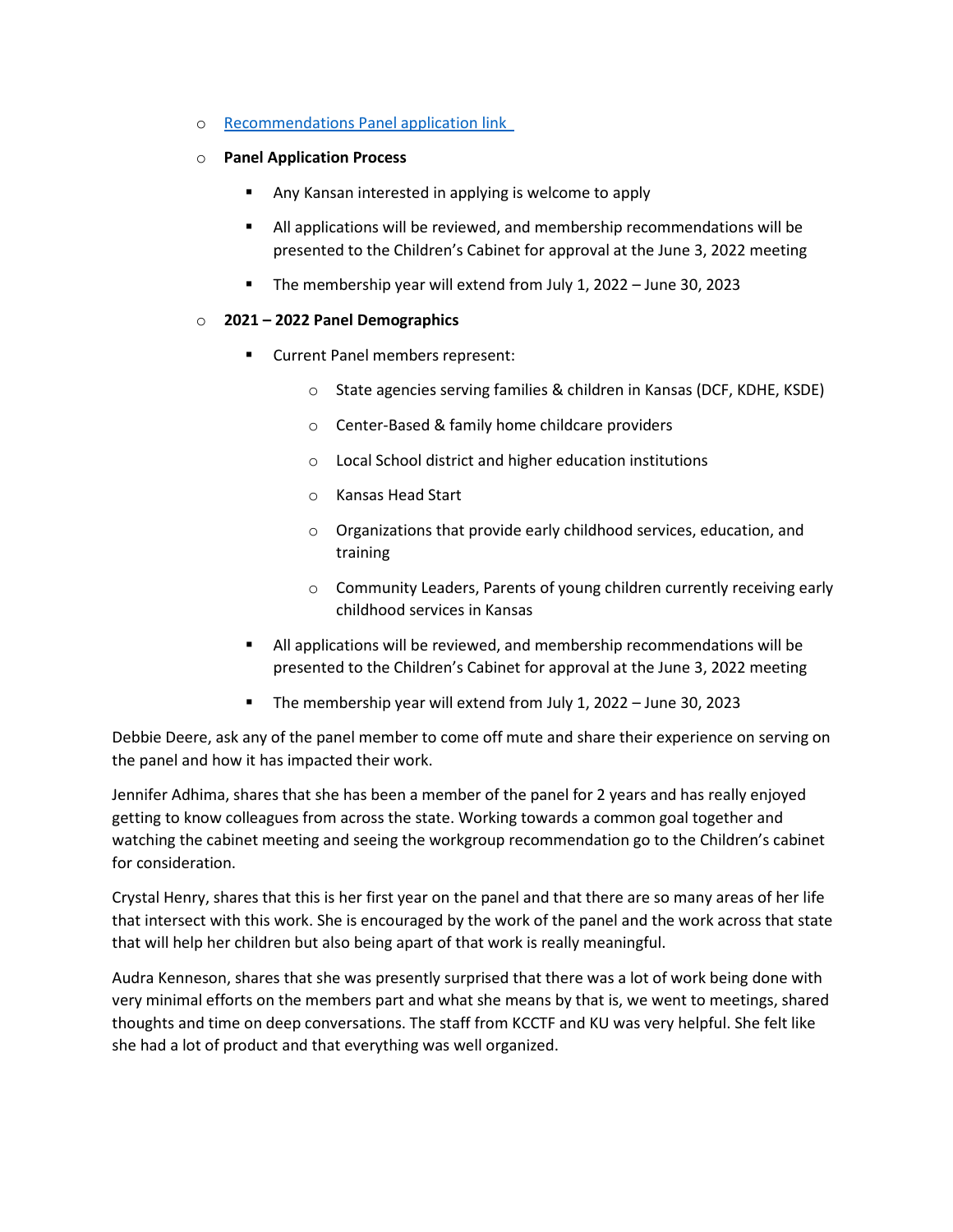#### • **Recommendations Panel Year 2 Highlights**

- o Presentations/feedback sessions
- o Agencies/organization/initiatives from within the mixed-delivery early childhood system
- o **Transition to Work Groups**
	- **Focus Work Groups:** 
		- o Child Care Recruitment & Retention
		- o Family Partnerships (Family Navigation)
		- o Quality & Environment
	- **Recommendations**
	- **[Kindergarten Transitions Toolkit](https://kschildrenscabinet.org/project/mou-toolkit/)**
- o **Creation of Summit, 2022**
	- **[Early Childhood Governance Summit](https://kschildrenscabinet.org/all-in-for-kansas-kids/kansas-early-childhood-governance-summit/)** 
		- o January 2022
		- o 75 Attendees
		- o 9 Governance groups
		- o Highlights/Networking opportunities
		- o [All In For Kansas Kids Strategic Plan](https://kschildrenscabinet.org/all-in-for-kansas-kids/strategic-plan/)
- o **Future Work of the Panel**
	- Agencies/organizations/Early Childhood Stakeholder groups are invited to bring work to the Panel
	- **Public comments are welcome**
- o **2021 Needs Assessment Update "ASK"**
	- **[2021 Updates to the All in for Kansas Kids Needs Assessment](https://kschildrenscabinet.org/wp-content/uploads/2020/05/Needs-Assessment-Summary.pdf)**
	- Surveys/data sets can be submitted
- **Questions?**
	- o **[ddeere@ksde.org](mailto:ddeere@ksde.org)**

Hannah McGahey wrapped the meeting up with the schedule of upcoming meetings:

o **Biweekly Webinars**